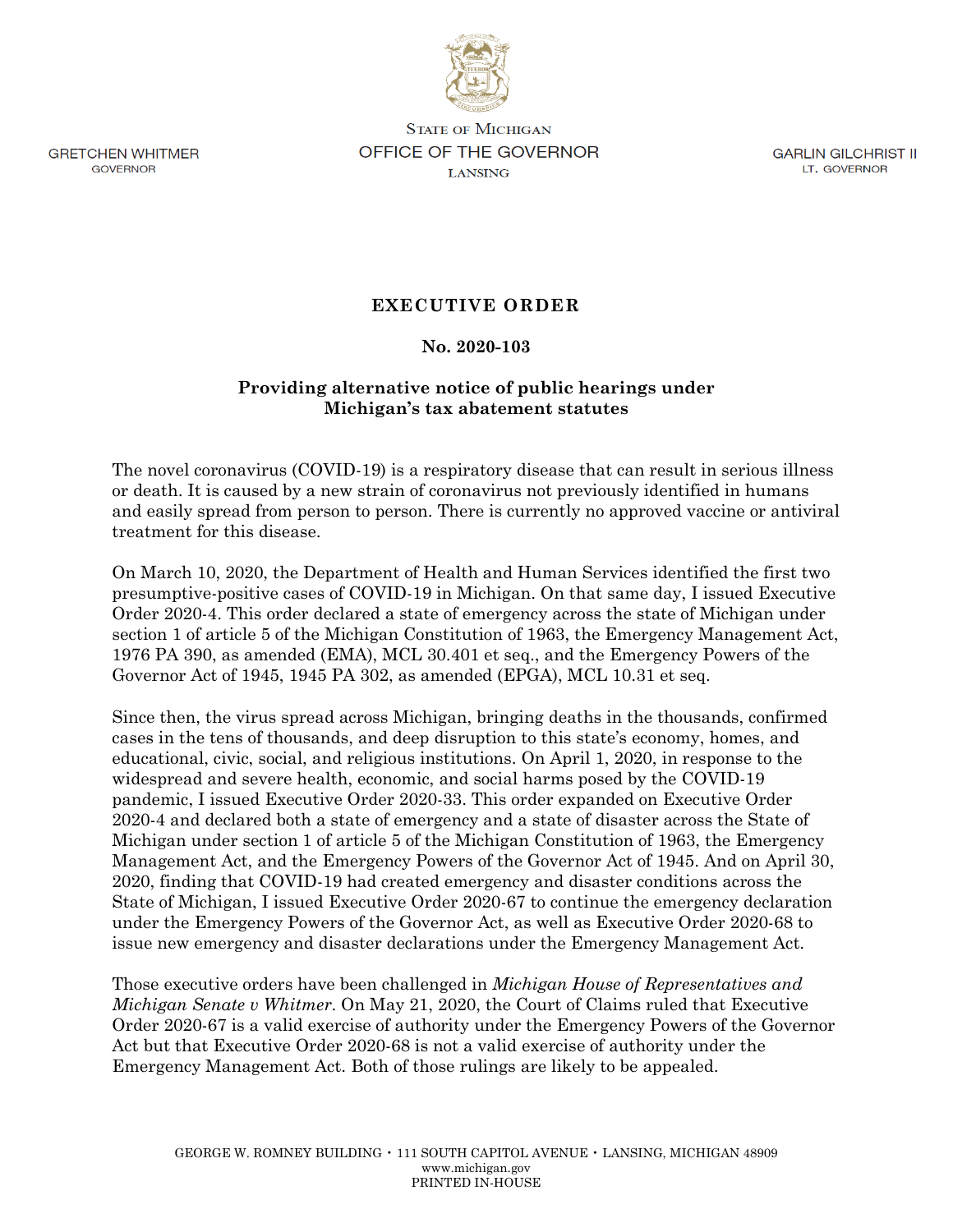On May 22, 2020, I issued Executive Order 2020-99, again finding that the COVID-19 pandemic constitutes a disaster and emergency throughout the State of Michigan. That order constituted a state of emergency declaration under the Emergency Powers of the Governor Act of 1945. And, to the extent the governor may declare a state of emergency and a state of disaster under the Emergency Management Act when emergency and disaster conditions exist yet the legislature has declined to grant an extension request, that order also constituted a state of emergency and state of disaster declaration under that act.

The Emergency Powers of the Governor Act provides a sufficient legal basis for issuing this executive order. In relevant part, it provides that, after declaring a state of emergency, "the governor may promulgate reasonable orders, rules, and regulations as he or she considers necessary to protect life and property or to bring the emergency situation within the affected area under control." MCL 10.31(1).

Nevertheless, subject to the ongoing litigation and the possibility that current rulings may be overturned or otherwise altered on appeal, I also invoke Emergency Management Act as a basis for executive action to combat the spread of COVID-19 and mitigate the effects of this emergency on the people of Michigan, with the intent to preserve the rights and protections provided by the EMA. The EMA vests the governor with broad powers and duties to "cop[e] with dangers to this state or the people of this state presented by a disaster or emergency," which the governor may implement through "executive orders, proclamations, and directives having the force and effect of law." MCL 30.403(1)–(2). This executive order falls within the scope of those powers and duties, and to the extent the governor may declare a state of emergency and a state of disaster under the Emergency Management Act when emergency and disaster conditions exist yet the legislature has not granted an extension request, they too provide a sufficient legal basis for this order.

It has long been the public policy of this state that, in certain circumstances, tax-based incentives can be properly used to bring about change that is beneficial to the public as a whole. To this end, the Legislature has enacted several statutes that operate as tax abatements. In these statutes, the Legislature has authorized certain local governmental units to create tax abatement districts within which certain properties can receive some form of property tax exemption. But before a tax abatement district can be created and before property can be approved for a tax exemption, the responsible local governmental unit is required to conduct a public hearing and provide notice of the hearing to multiple parties including individuals, public officials, and other municipalities. This provision of such notice ensures that all persons affected by the local governmental unit's decisionmaking have an opportunity to be heard in that decision-making process.

Strict compliance with the notice requirements of certain tax abatement statutes would require dozens of staff to work in-person to complete the hundreds of mailings required, increasing in-person interactions and putting people at risk. In order to reduce in-person work and minimize the risk of transmission, I find it reasonable and necessary to provide temporary alternative means for satisfying those statutory notice requirements.

Acting under the Michigan Constitution of 1963 and Michigan law, I order the following:

1. Consistent with Executive Order 2020-75, or any order that follows it, any public hearing that is required to take place under a tax abatement statute may be held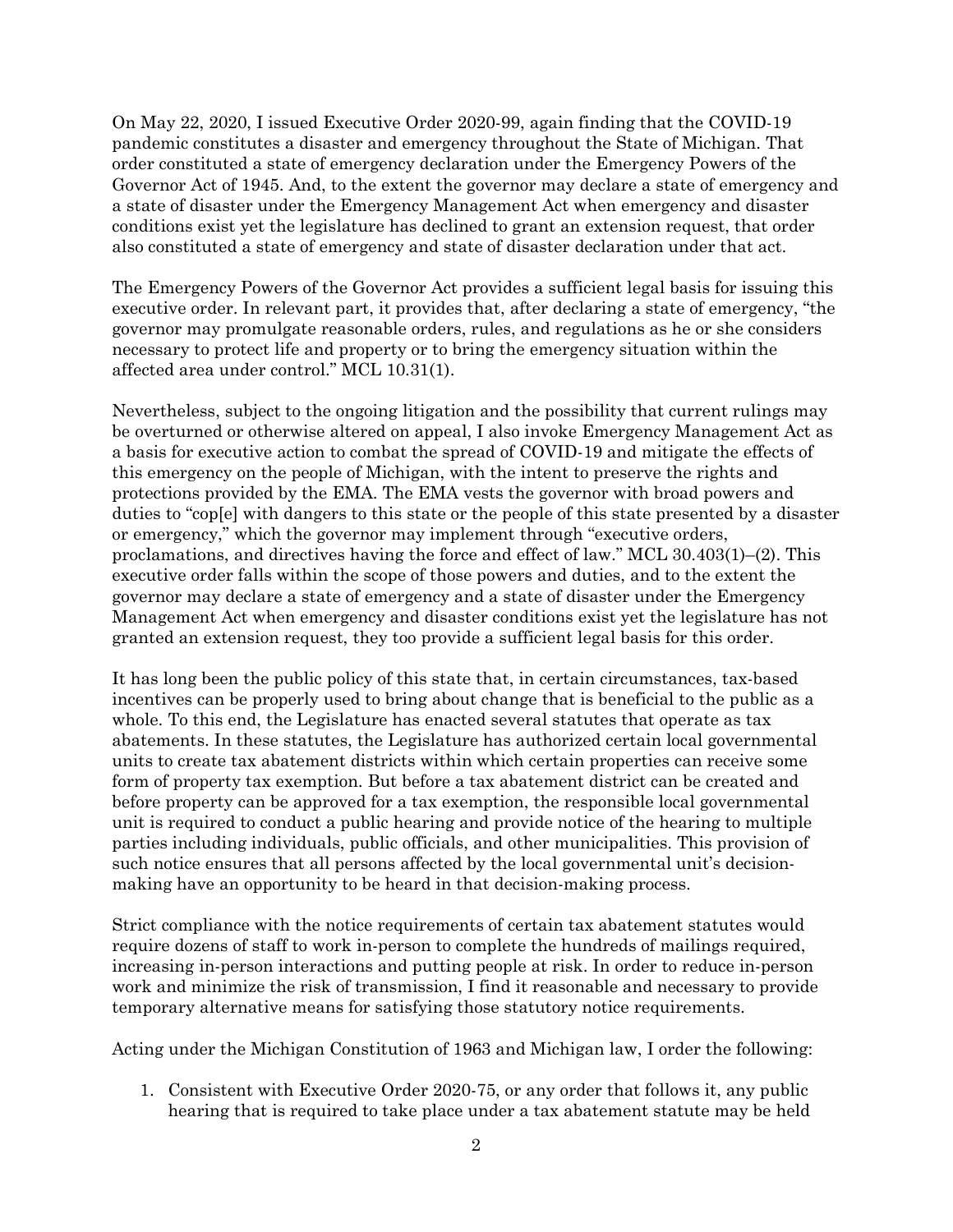electronically, including by telephonic conferencing or video conferencing, in a manner that allows all persons and entities entitled to notice under the applicable tax abatement statute to participate by electronic means.

- 2. Strict compliance with any requirement under a tax abatement statute to provide notice of a public hearing is temporarily suspended to allow for the responsible local governmental units to provide notice of public hearings in the following manner:
	- (a) To ensure that notice is provided to any real property owners within a proposed tax abatement district that are entitled to notice, the local governmental unit must publish in three successive issues of a generally circulated newspaper serving the proposed tax abatement district where available, or if no such newspaper is available, by the posting of the notice in five conspicuous places in the proposed tax abatement district.
	- (b) To ensure that notice is provided to any required taxing jurisdiction, assessor, or other public official that is entitled to receive notice under the particular tax abatement statute, the local governmental unit may provide notice via email to the appropriate governmental or business email address.
	- (c) To ensure that notice is provided to the general public, the local governmental unit must:
		- (i) Post notice of the public hearing in a prominent and conspicuous place at both the public body's principal office; and
		- (ii) Post notice of the public hearing on a portion of the local governmental unit's website that is fully accessible to the public, if the local governmental unit directly or indirectly maintains an official internet presence. The public notice on the website must be included on either the homepage or on a separate webpage dedicated to public notices for non-regularly scheduled public meetings or electronic meetings and accessible through a prominent and conspicuous link on the website's homepage that clearly describes its purpose for public notification of those non-regularly scheduled or electronic public meetings.
- 3. Section 2 of this order does not prevent a local governmental unit from providing notice in the manner prescribed by the relevant tax abatement statute if the local governmental unit is able to do so safely and consistently with workplace standards enacted in accordance with Executive Order 2020-97, or any order that follows it.
- 4. Without regard to whether the local governmental unit provided notice in the manner required by the relevant tax abatement statute or in the manner set forth in section 2 of this order, notice of a public hearing required by a tax abatement statute that will be conducted electronically in accordance with Executive Order 2020-75, or any order that follows it, must include each of the following:
	- (a) An explanation of the reason why the public body is meeting electronically.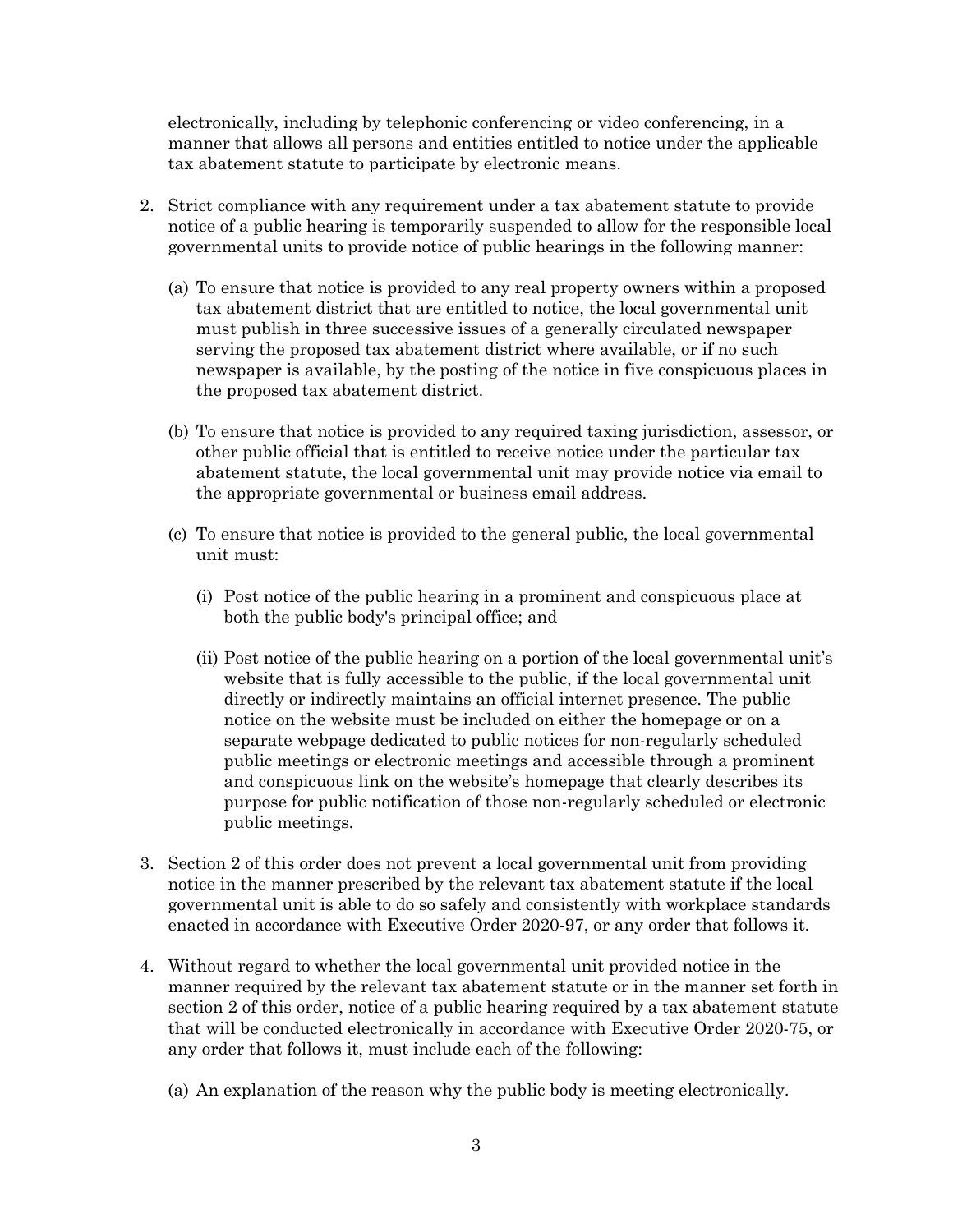- (b) Detailed procedures by which the public may participate in the meeting remotely, including a telephone number, internet address, or both.
- (c) Procedures by which persons may contact members of the public body to provide input or ask questions on any business that will come before the public body at the meeting.
- (d) Procedures by which persons with disabilities may participate in the meeting.
- 5. This order does not change or otherwise affect the time requirements for notice of public hearings in any tax abatement statute.
- 6. A person is considered to have been provided the notice and opportunity to be heard required by a tax abatement statute if the local governmental unit followed the procedures set forth above in sections 2 and 3 of this order. Failure to strictly comply with the procedures set forth in sections 2 and 3 of this order does not by itself constitute grounds to invalidate an action taken by a local governmental unit under a tax abatement statute.
- 7. To the extent that this order creates a conflict with any requirement set by a local governmental unit's charter or ordinances, the contents of this order control.
- 8. As used in this order:
	- (a) The term "local governmental unit" means a political subdivision of this state that is authorized to create an abatement district, reduce the level of taxation on a certain property, or exempt certain property from taxation, under a tax abatement statute. Additionally, for the purposes of the Plant Rehabilitation and Industrial Development Districts Act, it also includes a Next Michigan development corporation as that term is defined in section 3 of the Next Michigan Development Act, MCL 125.2953.
	- (b) The term "tax abatement district" means any district that can be created by a local governmental unit in a tax abatement statute within which certain property may be eligible for a property tax exemption.
	- (c) The term "tax abatement statute" means one of the following statutes that allows for a reduction in, or an exemption of, the level of taxation ordinarily imposed on property in this state: the Obsolete Property Rehabilitation Act, MCL 125.2781 *et seq*., the Neighborhood Enterprise Zone Act, MCL 207.771 *et seq*., the Commercial Rehabilitation Act, MCL 207.841 *et seq*., the Commercial Redevelopment Act, MCL 207.651 *et seq*., and the Plant Rehabilitation and Industrial Development Districts Act, MCL 207.551 *et seq*.
- 9. This order is effective immediately and continues through June 30, 2020.